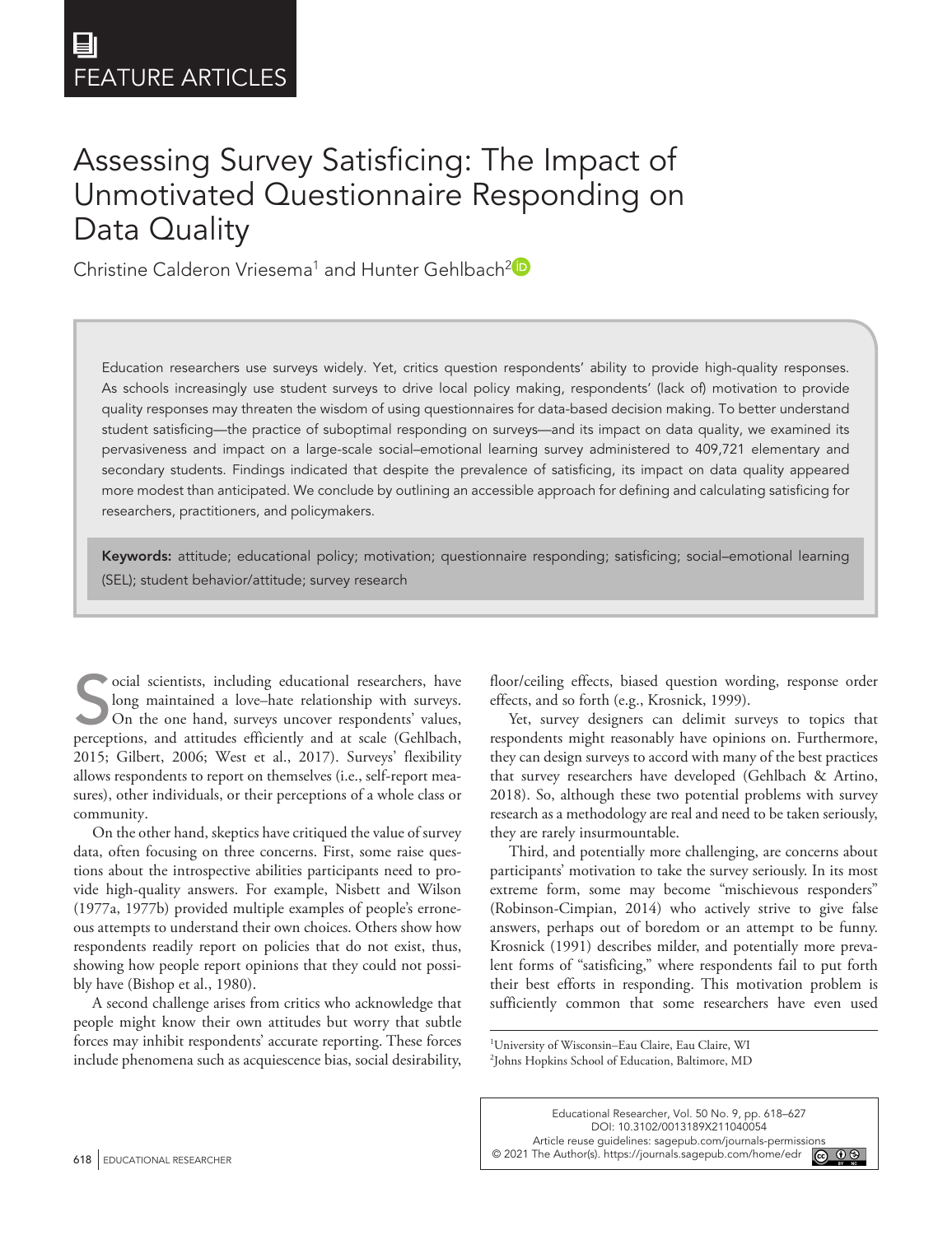respondents' effort (or lack thereof) on questionnaires as a performance task to measure the personality trait of conscientiousness (Hitt et al., 2016; Zamarro et al., 2018).

As schools increasingly aim to inform their policies with survey data, this motivation problem presents a unique challenge. If respondents want to skip items, quit early, or speed through the survey by giving the same answer each time, researchers can do little to prevent it. Practitioners and policymakers face a complementary problem: They need to understand the pervasiveness of satisficing to determine to what extent satisficing affects data quality. We address both challenges by investigating satisficing in an ongoing, large-scale survey of elementary and secondary students' social–emotional learning in California. This article outlines straightforward strategies for detecting, assessing, and accounting for satisficing in survey data. Within the larger literature around participant satisficing (e.g., Barge & Gehlbach, 2012; Hitt et al., 2016; Krosnick, 1991; Soland, 2018), we hope this study provides educational decision makers with accessible tools for identifying potentially problematic response patterns.

## *Satisficing*

Traditionally, "satisficing" refers to a cognitive heuristic in which people employ suboptimal decision-making strategies to conserve mental energy (Simon, 1957; Simon & Stedry, 1968). For example, rather than searching for an "optimal" solution, some decision makers select the first satisfactory alternative that seems "close enough," thereby saving time and effort. Survey scholars have adapted this concept to explain respondents' suboptimal behaviors (Krosnick, 1991; Tourangeau, 1984). On surveys, satisficing can include selecting the first reasonable response option, agreeing with all the statements presented, selecting the same option repeatedly in a straight line across multiple items, and consistently selecting the "don't know" or "not applicable" responses (Barge & Gehlbach, 2012; Krosnick, 1991).

Although some survey researchers have reported on participant satisficing, few systematically include these details. Barge and Gehlbach (2012) examined the effects of satisficing on the reliability of and associations between scales for two surveys administered to college students. The authors found that most students engaged in at least one form of satisficing (61% and 81% of students across the two surveys). This satisficing resulted in artificially inflated internal consistency estimates and correlations between scales. The pervasiveness of these practices and implications for data interpretation underscore the need to further explore survey satisficing and its potential consequences, especially for younger students who may struggle with how certain items are written (e.g., negatively worded items; Benson & Hocevar, 1985). This knowledge is particularly important now as large-scale data are increasingly used to guide decisions for policy and practice (Marsh et al., 2018).

Strategies for detecting satisficing include a range of methods that vary in complexity (Barge & Gehlbach, 2012; Steedle et al., 2019). Ideally, any set of procedures to address satisficing should be as broadly accessible as possible. Toward this end, we focus on three respondent behaviors that researchers, practitioners, and

policymakers can assess within almost all survey-based data sets: *early termination*—when respondents fail to complete the full survey; *nonresponse*, or omitted items; and *straight-line responding*—when respondents select the same response option repeatedly (e.g., for at least 10 consecutive items).

In this study, we operationalized straight-line responding as 10 consecutive items based on prior research (Barge & Gehlbach, 2012), and because it fit the context of this particular survey given the placement of reverse-scored items. Although it seemed plausible for students to respond similarly across multiple items within the same construct, the likelihood of 10 identical responses in a row spanning multiple constructs and reversescored items seemed vanishingly small. This operationalization also should help distinguish straight-lining from ostensibly similar cognitive biases, such as carryover effects. Straight-line responding helps respondents conserve cognitive effort. By contrast, carryover effects (Dillman et al., 2014) can occur when participants perceive similarities from one survey item to a subsequent item, thereby encouraging (overly) similar responses. Because multiple constructs are included in all 10-item sets within the survey, participants should see conceptual differences between items.

In sum, we operationalized satisficing as engaging in one or more of these three suboptimal response patterns: early termination, nonresponse, or straight-line responding. Although other approaches exist (e.g., Hitt et al., 2016; Robinson-Cimpian, 2014; Steedle et al., 2019), we focused on three straightforward, accessible strategies for systematically defining, calculating, and reporting satisficing in large-scale student survey data. By doing so, we hoped that these simple steps might be widely adopted by as many users of survey data as possible within their specific educational contexts.

# *Research Questions and Hypotheses*

To boost the transparency and credibility of our findings, we preregistered a set of hypotheses [\(https://osf.io/36zqk/\)](https://osf.io/36zqk/) according to recommended practices (Gehlbach & Robinson, 2018). Specifically, we wanted to know (a) to what extent students engaged in survey satisficing, (b) which form of satisficing posed the largest threat to survey data, (c) which response option students were most likely to select when straight-lining in order to better discern how this strategy might affect students' mean scores on the survey scales, and (d) which students were most likely to satisfice.

Informed by our exploratory pilot data and prior research, we tested the following prespecified hypotheses:

- **Hypothesis 1:** At least 10% of the total sample will engage in some form of satisficing.
- **Hypothesis 2:** Of the three types of satisficing examined, straight-lining will affect the greatest number of total survey items.
- **Hypothesis 3:** Straight lining will affect the quality of the data. Specifically:
- **Hypothesis 3a.** Participants who straight-line will select the most extreme response option on the right-hand side of the scale the majority of the time.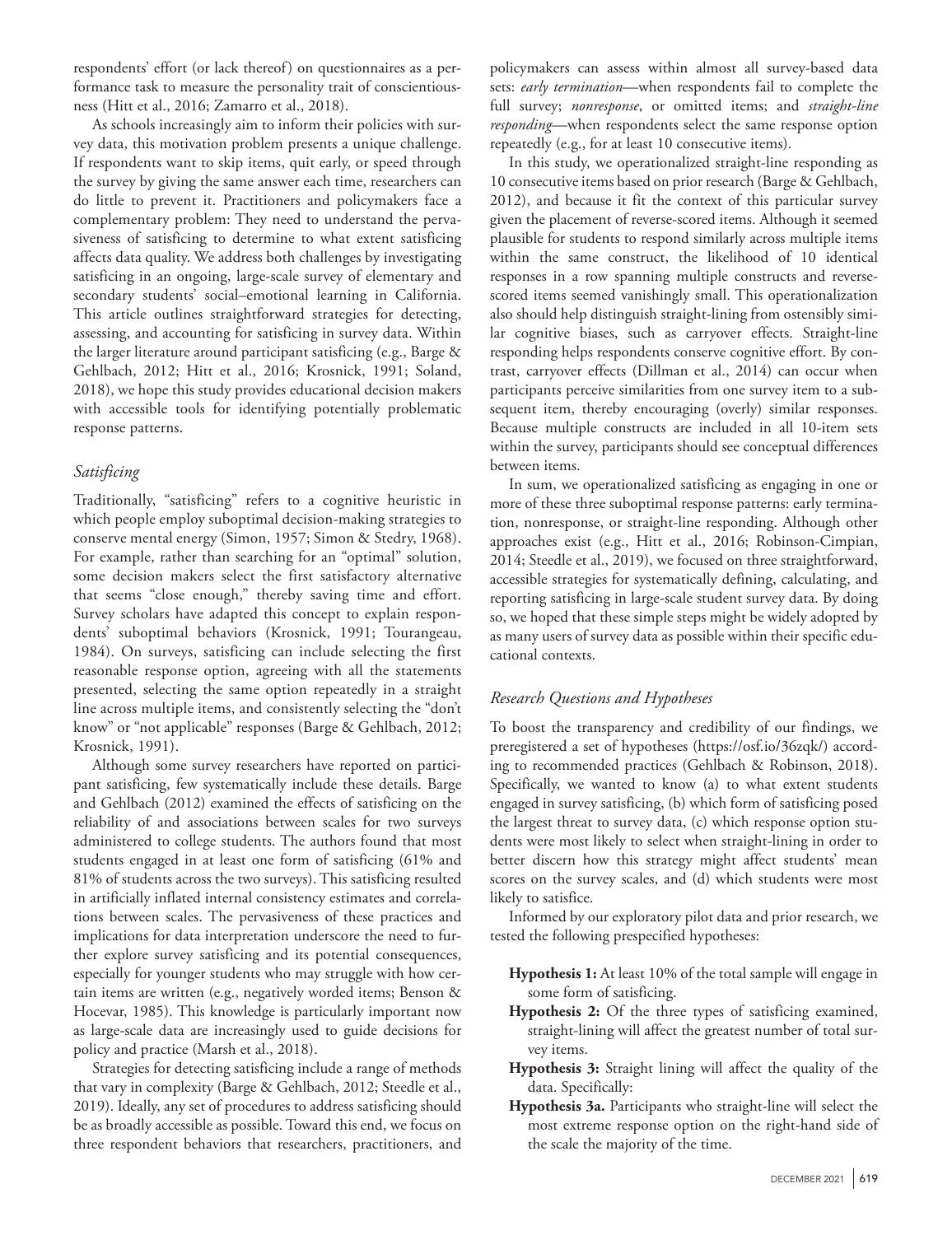Table 1 Student Demographics

| Student Characteristic                 | N       | Percentage of<br>Sample |
|----------------------------------------|---------|-------------------------|
| Gender                                 |         |                         |
| Female                                 | 203,078 | 49.56                   |
| Race/ethnicity                         |         |                         |
| African American                       | 35,256  | 8.60                    |
| Asian                                  | 35,494  | 8.66                    |
| Filipino                               | 11,391  | 2.78                    |
| Hispanic/Latino                        | 289,862 | 70.75                   |
| Native American                        | 20,309  | 4.96                    |
| Pacific Islander                       | 3,312   | 0.81                    |
| White                                  | 271,057 | 66.16                   |
| Flagged district designations          |         |                         |
| Qualified for free/reduced-price lunch | 314,175 | 76.68                   |
| Parents without high school diplomas   | 95,788  | 23.38                   |
| English language learner               | 70,118  | 17.11                   |
| <b>Homeless</b>                        | 10,303  | 2.51                    |
| Student with disability                | 45,977  | 11.22                   |
| Suspension                             | 5,417   | 1.32                    |
| In-school suspension                   | 1,484   | 0.36                    |

*Note.* The percentages in each category may not equal 100 because the district data listed multiple designations for each student. For example, districts listed more than one race/ethnicity for 61.48% of the students in the sample.

- **Hypothesis 3b:** After accounting for reverse-scored items, straight-line responding will significantly affect the mean scores across the four survey scales.
- **Hypothesis 4:** Male students will be more likely to satisfice than female students.

## Method

#### *Sample*

This study examined secondary data collected through the Policy Analysis for California Education's CORE-PACE Research Partnership. We analyzed student responses to a set of social– emotional learning (SEL) items administered as part of a larger survey to several California school districts during the 2014–2015 and 2015–2016 school years. The full survey included SEL items followed by a set of school culture and climate items; however, the number of culture and climate items varied across districts and school years. Thus, we restricted our analyses to the SEL items.

For our pilot, we conducted exploratory analyses on the 2014–2015 school year data. These analyses generated the preregistered hypotheses that we tested on the 2015–2016 data. The sample  $(N = 409,721)$  for our confirmatory study included students from a subset of the CORE school districts (see the full list here: [https://edpolicyinca.org/initiatives/core-pace-research](https://edpolicyinca.org/initiatives/core-pace-research-partnership)[partnership\)](https://edpolicyinca.org/initiatives/core-pace-research-partnership). Except for two second graders, students ranged from Grades 3 through 12. The sample included 146,126 elementary school students; 125,747 middle school students; and 137,838 high school students. Table 1 provides a complete description of student demographics.

#### *Measures*

The 25-item SEL survey included four scales measuring growth mindset ( $n = 4$  items), regulation ( $n = 9$  items), self-efficacy  $(n = 4$  items), and social awareness  $(n = 8$  items). Example items for each scale included: "My intelligence is something that I can't change very much," "I got my work done right away instead of waiting until the last minute," "I can do well on all my tests, even when they're difficult," and "How carefully did you listen to other people's points of view?" respectively. We present all items for the complete scales and their five response options in Appendix A of the online supplementary materials (available on the journal website). Means, standard deviations, and internal consistency reliability estimates are in Table 2. Overall, the goal of measuring these constructs was to better understand students' SEL and to support school-level data-driven decision making. For more information about the development of this survey (e.g., how SEL competencies were determined, how measures were selected and tested, etc.), please see West et al. (2018).

#### *Procedures*

For each satisficing behavior, we determined whether respondents engaged in the specific response strategy or not (coded as 1 or 0, respectively). We operationalized early termination as ending the survey prior to completing the final survey item (i.e., Item 25). Nonresponse was operationalized as omitting at least one item in the survey prior to a respondent's last completed item. This approach allowed us to avoid double-counting nonresponders and early terminators.

To identify straight-line responding, we analyzed the standard deviation for each sequential set of 10 items across the survey (e.g., Items 1–10, 2–11, 3–12, etc.). Standard deviations of zero for a given set indicated that the student selected the same response option for each of the 10 items. Thus, across the 16 possible intervals (i.e., the 16 sets of 10 sequential items), students qualified as straight-liners if they used the strategy at least once. Finally, we determined overall satisficing whether a student satisficed at any point during the survey—by summing these three binary values; values greater than zero indicated that a student satisficed at some point during the survey. Please see Appendix B in the online supplementary materials (available on the journal website) for detailed descriptions of these calculations.

#### Preregistered Results

## *Hypothesis 1: Overall Rate of Satisficing*

We tested our first hypothesis that at least 10% of the sample would engage in survey satisficing by dividing the number of students who satisficed by the total number of participants. Our data supported the hypothesis with 30.36% of students engaging in at least one form of satisficing. The satisficing included 3.73% early termination, 24.99% nonresponse, and 5.38% straight-line responding. Some students engaged in multiple forms of satisficing (3.26% engaged in two forms, and 0.14% engaged in all three).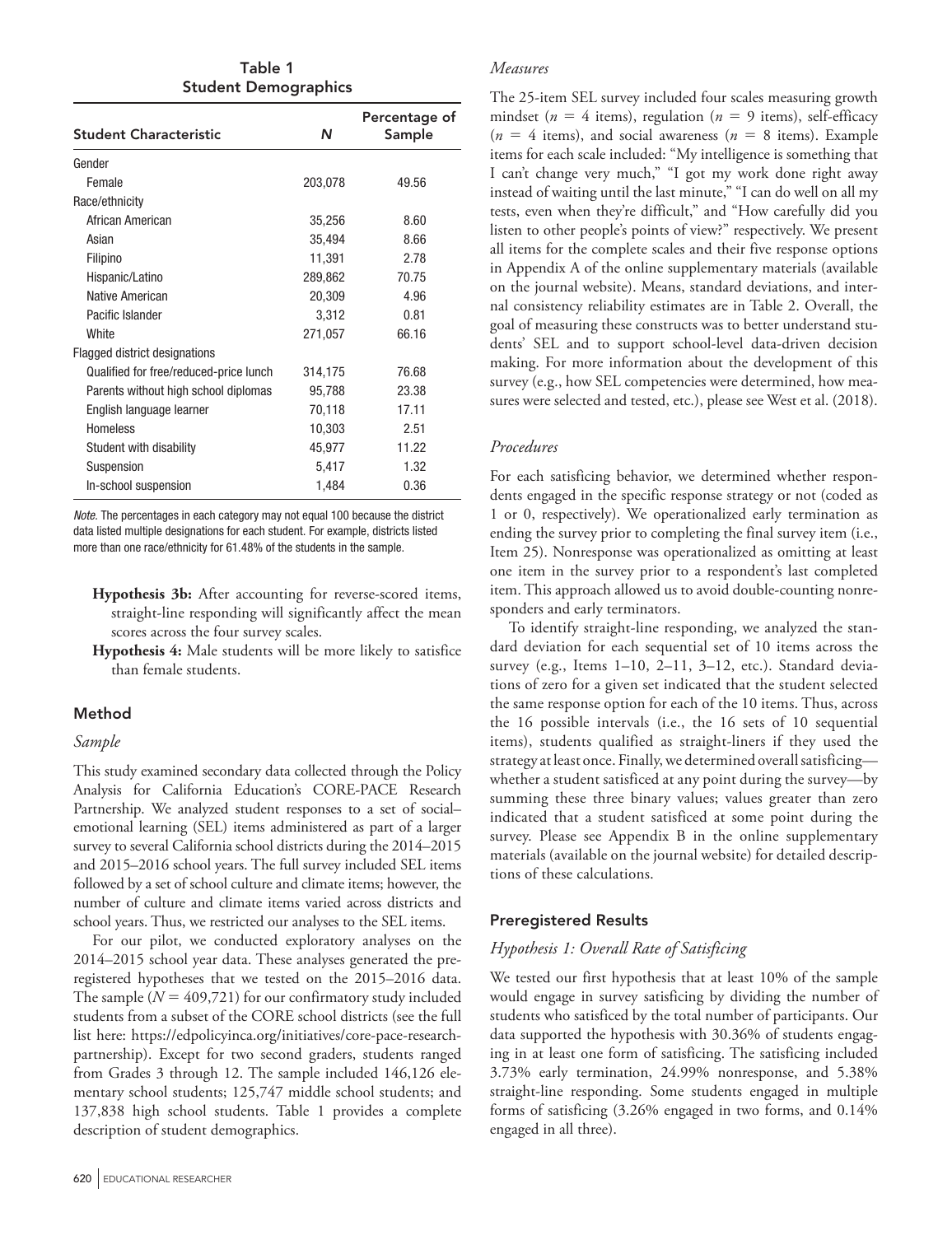Table 2 Descriptive Statistics for the Complete and High-Fidelity Samples

| <b>Scale</b>     | <b>Complete Sample</b> |            | <b>High-Fidelity Sample</b> |            |           |
|------------------|------------------------|------------|-----------------------------|------------|-----------|
|                  | $\alpha$               | M(SD)      | $\alpha$                    | M(SD)      | Feldt's W |
| Growth mindset   | .72                    | 3.76(0.98) | .71                         | 3.78(0.95) | 1.05      |
| Regulation       | .85                    | 4.06(0.68) | .83                         | 4.05(0.67) | 1.08      |
| Self-efficacy    | .87                    | 3.53(1.00) | .87                         | 3.49(0.98) | 1.06      |
| Social awareness | .81                    | 3.75(0.71) | .80                         | 3.73(0.68) | 1.10      |

*Note.* Feldt's *W* reflects the comparison between alpha coefficients for the complete and high-fidelity samples.

## *Hypothesis 2: Survey Impact*

We hypothesized that out of the three response patterns, straightline responding would affect the greatest number of total survey items. In contrast to nonresponse and early termination, which might affect as little as a single item, straight-line responding even once implicates a minimum of 10 items, by definition. The results supported our hypothesis in that students who straightlined engaged in this behavior for a mean of 3.90 intervals (each interval represents a set of 10, potentially overlapping items;  $SD = 4.04$ ). This average corresponds to selecting the same response option almost 13 items in a row. In comparison, average nonresponse corresponded to 1.77 skipped items, and average early termination resulted in ending 3.52 items early. Thus, even though more *students* engaged in nonresponse compared with straight-line responding (24.99% compared with 5.38%, respectively), fewer *items* were implicated by nonresponse.

# *Hypotheses 3a and 3b: Straight-Line Responding*

We tested Hypothesis 3a, that participants who straight-lined would select the most extreme response option on the righthand side of the scale over half the time, by examining the frequencies for how often straight-line responding occurred for the first, second, third, fourth, and fifth response options. We then calculated the percentage of straight-line responding that occurred using the fifth response option (i.e., the choice farthest to the right). Participants selected this response option 46.02% of the time across the 16 intervals–short of the majority we had predicted. The second most frequently selected option was the middle option  $(M = 29.97\%)$ .

To examine whether straight-line responding affected students' mean scores for the four scales (Hypothesis 3b), we conducted a series of two-sample *t* tests for each scale. We compared the complete sample with the high-fidelity sample (i.e., the sample after excluding respondents who straight-lined).<sup>1</sup>

Although the effect sizes were small, the complete sample had higher mean scores than the high-fidelity sample for: regulation, *t*(796909) = 9.68, *p* < .001, 99% CI 0.01, 0.02], Cohen's *d* = 0.02; self-efficacy,  $t(794575) = 16.19$ ,  $p < .001$ , 99% CI [0.03, 0.04], Cohen's  $d = 0.04$ ; and social awareness,  $t(795008) =$ 14.93, *p* < .001, 99% CI [0.02, 0.03], Cohen's *d* = 0.03. The same pattern emerged for the growth mindset scale; however, the items were reverse scored. Students who straight-lined on the far right-hand side of the scale (i.e., selecting Response Option 5) endorsed the conceptual opposite of growth mindset. Thus, after accounting for the reverse-scored growth mindset items, we found that the growth mindset scores mirrored the pattern of the other scales. Specifically, the complete sample had *lower* scores than the high-fidelity sample,  $t(794700) = -6.51$ ,  $p < .001$ , 99% CI [−0.02, −0.01], Cohen's *d* = 0.01 (see Table 2). In sum, the pattern of *how* students engage in straight-line responding affected the overall mean scores for each construct.

# *Hypothesis 4: Identifying Satisficers*

We used a logistic regression to test our hypothesis that male students would be more likely to satisfice than female students. Results showed that the odds of satisficing were 16% higher for males than females ( $B = 0.15$ ,  $SE = 0.01$ , odds ratio = 1.16, 99% CI [1.14, 1.18]).

# Exploratory Results

Overall, our results showed the pervasiveness of student satisficing in our sample, with over 30% of students engaging in some form of satisficing and straight-line responding implicating the greatest number of items. While providing important confirmatory data, these preregistered hypotheses also raised additional questions that we pursued through a series of exploratory analyses. Specifically, we first explored whether other student characteristics in addition to gender predicted overall satisficing. Second, we further examined the effects of straight-line responding on student subgroup comparisons and the psychometric attributes of the survey (e.g., Cronbach's alpha coefficients.) Last, we explored nonresponse in further detail, given that students engaged in this form of satisficing most frequently.<sup>2</sup> We pursued these exploratory analyses to develop more refined recommendations for future research.

# *Exploratory Analyses: Overall Satisficing*

We fit a logistic regression model to examine whether other student characteristics also predicted survey satisficing. In addition to gender, we included race/ethnicity, grade, English Language Learner status, student with a disability status, free or reducedprice lunch qualification, and suspensions. Results indicated that odds of satisficing increased 6% for students of color, 8% for students qualifying for free or reduce price lunch, 22% for students classified as English language learners, and 45% for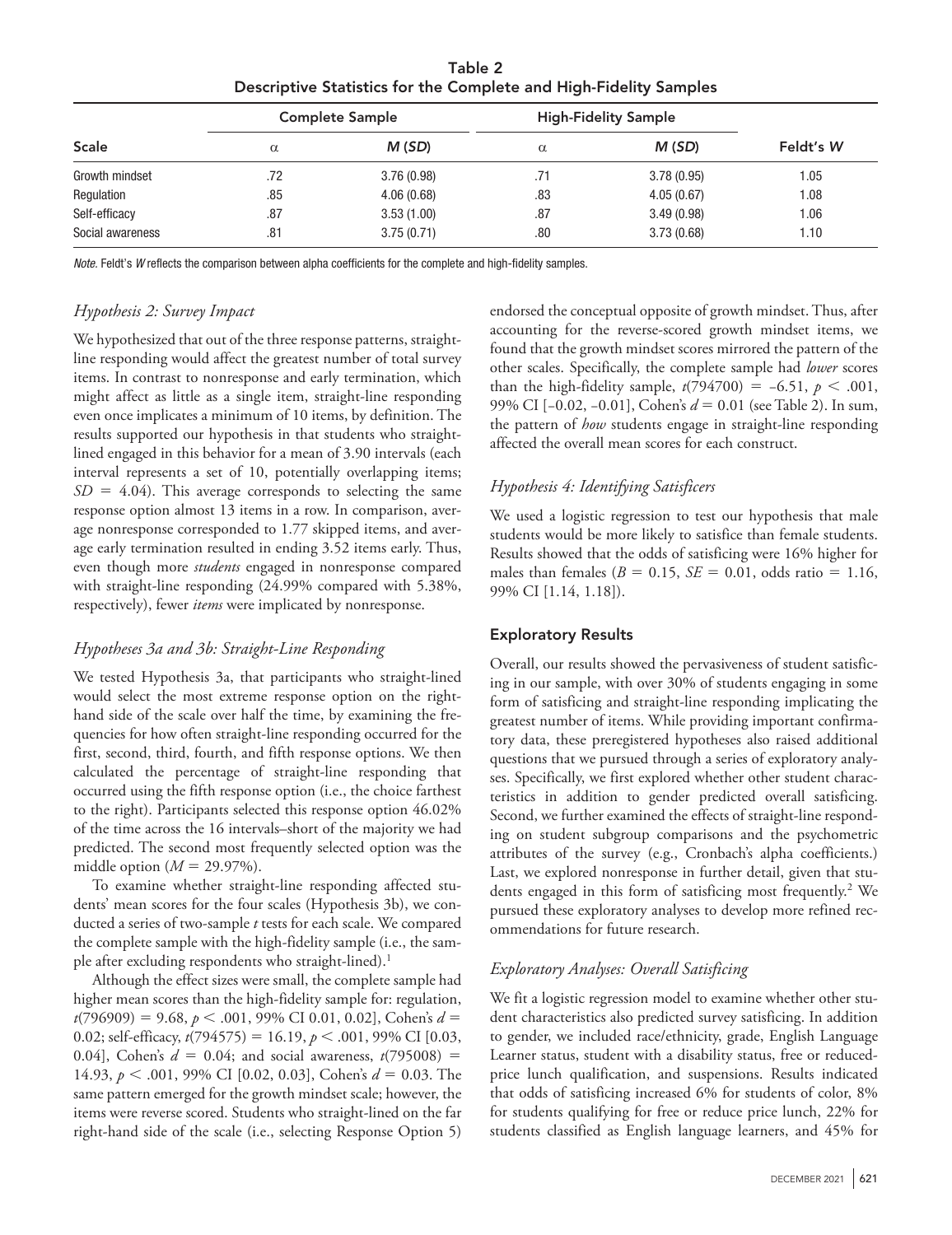Table 3 Student Characteristics That Predict Likelihood of Satisficing

|                          | B(SE)             | Lower | <b>Odds Ratio</b> | Upper |
|--------------------------|-------------------|-------|-------------------|-------|
| Satisficing              |                   |       |                   |       |
| Intercept                | $-0.27(0.02)$ *** |       |                   |       |
| Grade level              | $-0.13(0.00)$ *** | 0.87  | 0.87              | 0.88  |
| Male                     | $0.11(0.01)$ ***  | 1.10  | 1.12              | 1.13  |
| Students of color        | $0.06(0.01)$ ***  | 1.03  | 1.06              | 1.09  |
| English language learner | $0.20(0.01)$ ***  | 1.19  | 1.22              | 1.24  |
| Student with disability  | $0.37(0.01)$ ***  | 1.42  | 1.45              | 1.48  |
| Free/reduced-price lunch | $0.08(0.01)$ ***  | 1.06  | 1.08              | 1.10  |
| Suspension               | $-0.01(0.02)$     | 0.97  | 0.99              | 1.02  |

*Note.* Grade level ranged from Grade 2 to 12 and number of suspensions from 0 to 18. All other variables were dichotomous. \*\*\* $p < .001$ .

| Table 4                                            |  |  |  |
|----------------------------------------------------|--|--|--|
| <b>Correlations Between the Four Survey Scales</b> |  |  |  |

| <b>Scale</b>        |      | 2    | 3    |      |
|---------------------|------|------|------|------|
| 1. Growth mindset   |      | 0.23 | 0.28 | 0.13 |
| 2. Regulation       | 0.21 |      | 0.44 | 0.51 |
| 3. Self-efficacy    | 0.25 | 0.46 |      | 0.43 |
| 4. Social awareness | 0.12 | 0.53 | 0.47 |      |

*Note.* Boldfaced correlations are for the high-fidelity sample. Nonboldfaced correlations are for the complete sample.

students with disabilities. Odds of satisficing decreased by 13% for students in younger grades. The number of suspensions did not predict student satisficing (see Table 3).

# *Exploratory Analyses: Straight-Line Responding*

Given that straight-line responding affected more total survey items than any other form of satisficing and affected students' mean scores for the four scales, we pursued several follow-up questions for this specific form of satisficing. We focused on potential gender differences, differences in Cronbach's alpha and correlation coefficients, and the pattern of straight-line responding.

*Gender differences.* To follow up on our preregistered finding that male students satisficed more often than their female counterparts, we wondered if this tendency might accentuate or mute gender differences if researchers failed to account for satisficing. Specifically, we compared the complete sample and the high-fidelity sample (i.e., before and after removing students who straight-lined). Results indicated that mean scores changed between 0.01 and 0.02 points after removing the students who straight-lined (e.g., mean self-regulation scores for female students fell from 4.16 to 4.14). However, even though the mean scores changed, the magnitude of differences between female and male students remained consistent regardless of whether analyses were based on the complete sample or the

high-fidelity sample. Female students reported higher self-regulation (Cohen's  $d = 0.28$  for complete, 0.27 for high fidelity), growth mindset after reverse-scoring the items (Cohen's *d* = 0.04 for complete, 0.03 for high fidelity), and social awareness (Cohen's  $d = 0.22$  for complete, 0.22 for high fidelity) than male students. In contrast, male students reported higher selfefficacy than female students (Cohen's *d* = 0.08 for complete, 0.10 for high fidelity).

*Cronbach's alpha and correlation coefficients.* Second, we compared Cronbach's alpha coefficients by using Feldt's (1969) *W* statistic. As Table 2 shows, the alpha coefficients for growth mindset, regulation, self-efficacy, and social awareness were between .01 and .02 higher for the complete sample as compared with the high-fidelity sample; these findings correspond to a *p* value of less than .001 (see Table 2).

Third, we used Fisher's *z* to compare the correlation coefficients between the complete sample and the high-fidelity sample. Correlations for growth mindset with regulation  $(z =$ −12.65), self-efficacy (*z* = −13.23), and social awareness (*z* = −5.12) were higher for the complete sample than the highfidelity sample. The same pattern emerged when examining the correlations for regulation with self-efficacy  $(z = 13.20)$  and social awareness ( $z = 13.16$ ), as well as the correlation between self-efficacy and social awareness ( $z = 21.80$ ). All correlations were significant at  $p < .001$  (see Table 4). In sum, the differences between the complete and high-fidelity samples for internal consistency and correlations between scales were small.

*Pattern of straight-line responding.* Thus far, our data suggested that straight-line responding affected mean scores, scale reliability, and correlation coefficients. This raises the question of where, within the survey, students straight-lined most frequently (e.g., students may get fatigued and start straight-line responding toward the end of the survey). We examined the response pattern for all the students who otherwise completed the full survey (i.e., we included the students who did not omit items or end the survey early). We found that student straight-lining (a) decreased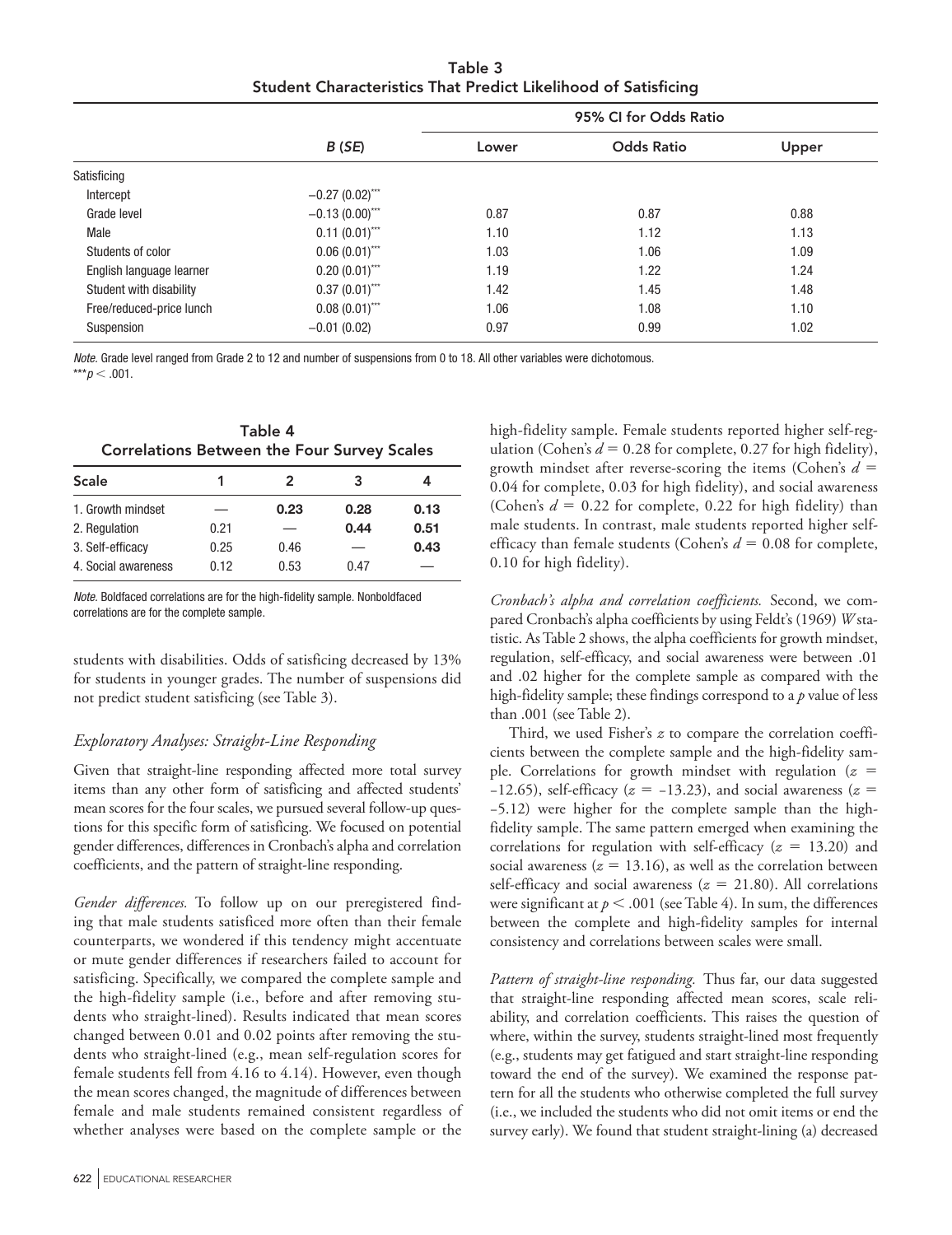

FIGURE 1. Pattern for straight-line responding.

Table 5 *t*-Test Results Comparing the Overall Sample and Sample Without Missing Data

|                  | <b>Overall Sample</b> | Sample Without<br><b>Missing Data</b> |            |         |                |
|------------------|-----------------------|---------------------------------------|------------|---------|----------------|
| <b>Scale</b>     | M(SD)                 | M(SD)                                 |            | df      | СI             |
| Growth mindset   | 3.76(0.98)            | 3.79(0.97)                            | $12.38***$ | 712,737 | [0.02, 0.03]   |
| Regulation       | 4.06(0.69)            | 4.09(0.67)                            | $23.74***$ | 714,814 | [0.04, 0.04]   |
| Self-efficacy    | 3.52(1.00)            | 3.53(1.00)                            | $4.93***$  | 712,392 | [0.01, 0.02]   |
| Social awareness | 3.75(0.71)            | 3.75(0.70)                            | $2.39^{*}$ | 712.442 | [0.001, 0.007] |

 $*p < .05.$  \*\*\* $p < .001.$ 

after the first interval, (b) remained fairly consistent for the next 13 intervals but (c) increased during the last three intervals of the survey (see Figure 1).

# *Exploratory Analyses: Nonresponse*

Our preregistered analyses indicated that straight-line responding implicated a greater number of survey items than nonresponse. However, given that nonresponse was the satisficing behavior most students engaged in, we pursued two exploratory analyses to examine (a) whether missing data also affected mean scores for the four scales and (b) the pattern of missing data.

*Mean differences.* Across the four scales, we examined whether there were differences between the complete and high-fidelity<sup>3</sup> samples. Results indicated that the overall sample had significantly lower mean scores for regulation and growth mindset than the high-fidelity sample. However, the magnitude of the differences was modest for both regulation (Cohen's *d* = 0.06) and growth mindset (Cohen's  $d = 0.03$ ). The mean differences were even smaller for self-efficacy and social awareness, although given our sample size, these differences also were significant. The overall sample had lower self-efficacy than the high-fidelity sample (Cohen's  $d = 0.01$ ). There was almost no difference for social awareness (Cohen's *d* = 0.001). See Table 5.

*Pattern of nonresponse.* Similar to our analysis exploring the pattern of straight-line responding, we restricted our sample in this analysis to the students who completed the full survey (i.e., those who responded through to Item 25). Thus, Figure 2 shows the pattern of missing data across the first 24 items in the survey. The values represent the total missing responses for each item. The pattern suggests that students generally missed more items in the first half of the survey compared with the second half. The two most-missed items in the survey were Items 10 and 11, where there were 13,627 and 10,104 missing responses, respectively. Both items were reverse-scored growth mindset items.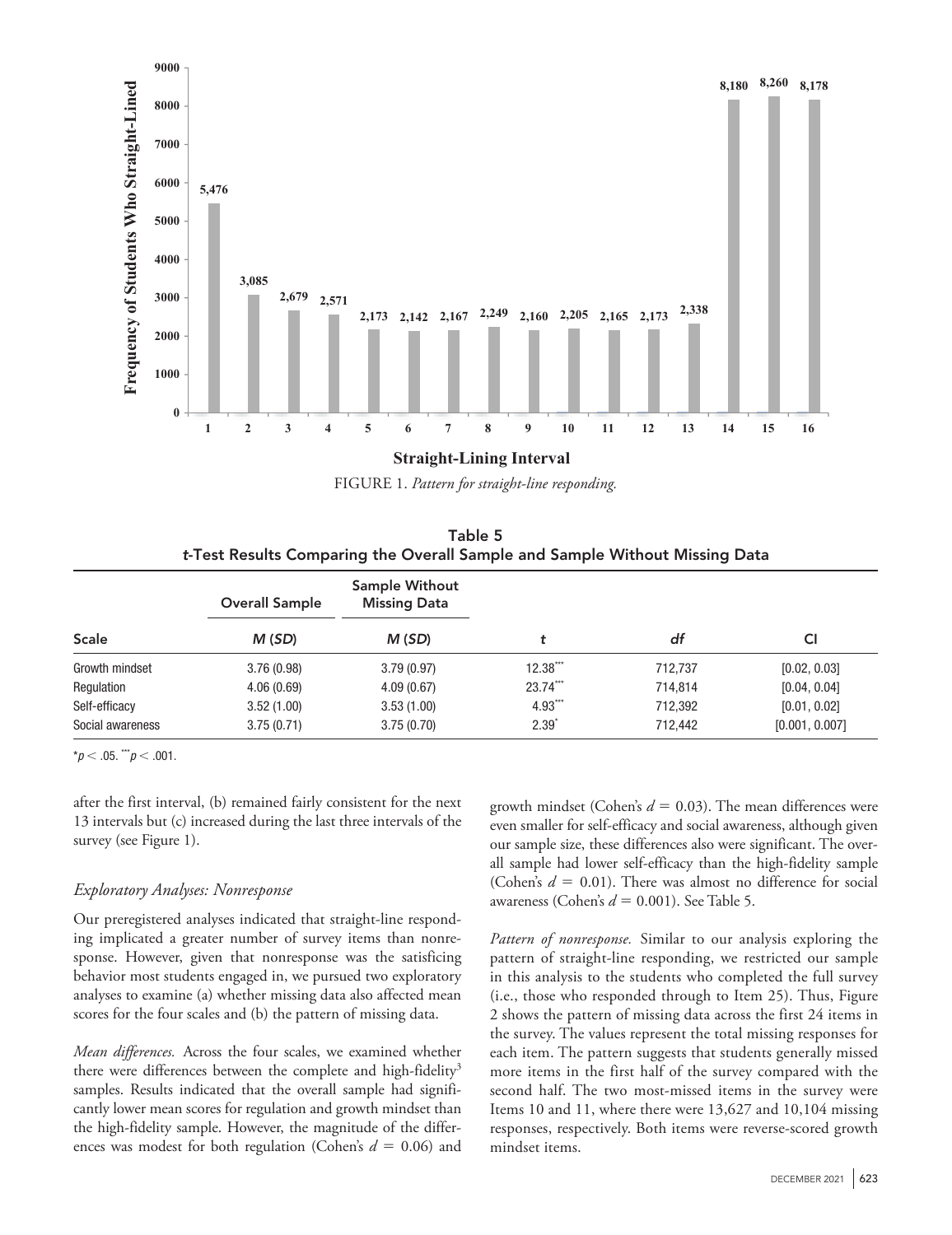

FIGURE 2. Pattern for nonresponse. *Note*. Items 10 to 13 are the reverse-scored growth mindset items.

## **Discussion**

In this article, we took a deliberately simple approach to defining and calculating satisficing so that others might easily replicate these steps, even without the help of highly trained statisticians. Despite extensive satisficing, the data appeared to be surprisingly robust to early termination, nonresponse, and straight-line responding. We discuss our findings and what researchers, practitioners, and policymakers might do in response to respondent satisficing.

## *Total Satisficing*

Overall, a little more than 30% of the sample engaged in at least one form of satisficing. Given that satisficing reflects a lack of respondent motivation, however, it is important for researchers to consider how they operationalize satisficing behaviors. We took an inclusive approach to our definitions. In particular, respondents qualified as nonresponders as long as they omitted one item. With a data set this large, it seems inevitable that we inadvertently miscategorized some motivated students (e.g., those who missed an item by accident), thereby potentially misrepresenting student metadata (Soland et al., 2019). On the other hand, it is also possible that our straight-lining threshold of 10 items in a row excluded some respondents (e.g., those who straight-lined for nine items) who were putting forth suboptimal effort. Researchers, practitioners, and policymakers examining satisficing in their own data will need to determine meaningful definitions of satisficing and operationalizations for their specific contexts.

## *Impact on Survey Data*

Of all three satisficing behaviors, student straight-line responding affected the greatest number of total survey items (almost 13 items on average) compared with nonresponse and early termination (1.77 and 3.52 items, respectively). We are reasonably confident that the students who straight-lined were not accurately reporting their attitudes because the survey included a set of reverse-scored items measuring growth mindset. The righthand response option therefore signaled a fixed mindset—the conceptual opposite of growth mindset. Among straight-line responders, our survey results show that the students with the lowest growth mindset scores have the highest self-efficacy and regulation. These findings would be incongruous with the motivation research linking stronger growth mindsets with higher self-efficacy (Dweck & Master, 2009).

Moreover, because the students who straight-lined in our sample selected the response option on the far right-hand side almost half the time  $(M = 46.02\%)$ , this satisficing behavior affected students' scores across the four scales. Yet, the relatively modest effect sizes suggested that, while significant, the differences between samples did not necessarily represent a substantial threat to interpretations of our findings. In our prespecified hypotheses, the Cohen's *d* coefficients ranged from 0.01 to 0.04, falling below the 0.20 cutoff typically reserved for "small" effect sizes (Cohen, 1988). We obtained similar findings for our exploratory analyses (Cohen's *d* coefficients from 0.001 to 0.06)—indicating that, in general, the means were not sufficiently different to warrant substantially different interpretations of our data. Of course, the magnitude of effect sizes ranges across research contexts—what may be small in one domain may represent a meaningful difference in others (Kraft, 2020). Moreover, some researchers argue that effect size cutoffs are relatively arbitrary and should instead be interpreted in terms of the consequences that the effects could cause (Funder & Ozer, 2019). Local contexts can therefore help guide when the differences are meaningful.

We also examined patterns in straight-line responding and nonresponse. Straight-line responding occurred more toward the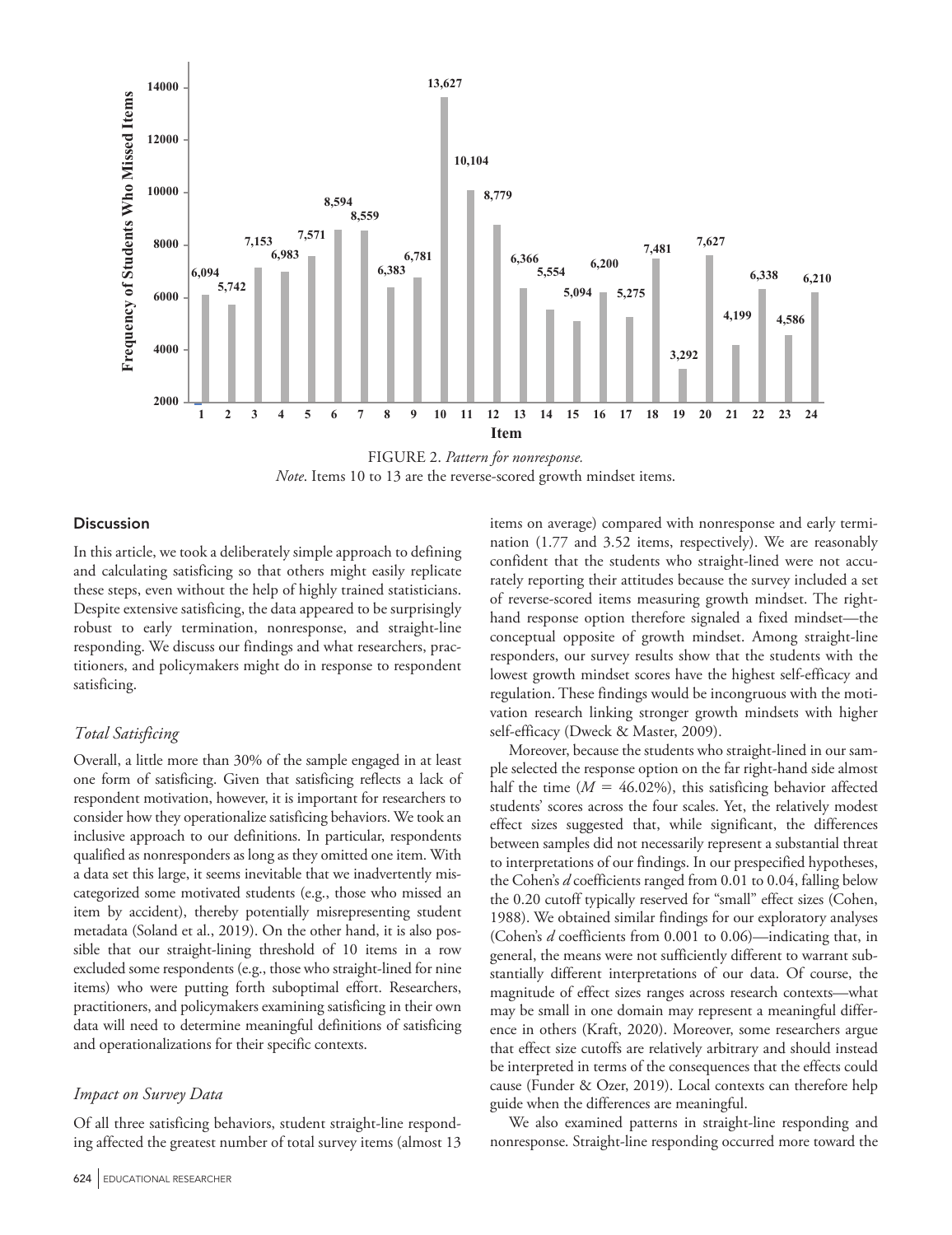end of the survey, whereas nonresponse happened more frequently in the first half. Of note is that the most frequently missed items were growth mindset items. This aligns with concerns about the growth mindset scale used in this SEL survey and its inclusion of reverse-scored items (Meyer et al., 2018). Using survey design strategies other than reverse-scoring items (e.g., interspersing items from different constructs throughout the survey rather than presenting all items from one scale at a time) may help to minimize respondent satisficing (Gehlbach & Barge, 2012) without adding the cognitive complexity required by the wording of reverse-scored items (e.g., Benson & Hocevar, 1985).

In sum, the findings of this study suggest that although survey data users need to be aware of how satisficing affects data quality in their respective samples, these behaviors may not always threaten the integrity of the overall results even when rates of satisficing are high. Users of survey data who want additional or different strategies for detecting satisficing that extend beyond the three assessed in this article (e.g., strategies described in Robinson-Cimpian, 2014; Steedle et al., 2019) will need to similarly determine to what extent the response behaviors affect the data in their specific educational context.

## *Respondent Characteristics*

In addition to investigating the impact of satisficing on data quality, we also examined whether satisficing might change the nature of the sample in systematic ways. Addressing the problem of respondent motivation by removing satisficers from the sample could lead to unrepresentative samples if certain groups satisfice at higher rates than others. In the present sample, male students were more likely to satisfice than their female counterparts. Exploratory analyses also identified race/ethnicity, language status, and disability status as other factors associated with satisficing. These findings reflect those obtained by Soland (2018), who found differences in satisficing across student subgroups. Specifically, on the Measures of Academic Progress assessment, male students and students of color engaged in higher rates of rapid guessing (Soland, 2018). However, because of the modest nature of the subgroup differences in the current study and elsewhere (e.g., Soland, 2018), policy decisions may not need to treat different subgroups of students differently. As noted, however, researchers will need to determine to what extent satisficing affects their own data quality in order to ascertain whether it is necessary to remove satisficers prior to presenting their findings.

# *Recommendations for Researchers, Practitioners, and Policymakers*

Based on this study, we recommend the following five guidelines for handling student survey data. First, researchers, practitioners, and policymakers will need to determine meaningful definitions of satisficing that make sense within the context of their surveys. While we took a relatively inclusive approach to defining and operationalizing satisficing, some districts might require more conservative approaches (e.g., defining nonresponse as four missed items rather than one). Fortunately, testing different definitions of satisficing and examining the repercussions is relatively low cost merely the time taken to conduct additional analyses. As data

analysts further explore the impact of satisficing, we recommend testing various definitions to see what is most sensible for a given context.

Second, we recommend that researchers, practitioners, and policymakers examine their data with and without satisficers in order to evaluate how much the satisficing behaviors affect interpretation of the findings. Within the CORE context, straightline responding and nonresponse did not change the main interpretation of findings. For example, the magnitude of differences between the straight-line responding and high-fidelity samples was quite small. However, given the context-dependent nature of education, results like these might vary across educational settings. Furthermore, other types of analyses might be affected in different ways. Perhaps certain subgroup comparisons (e.g., grade levels, schools, growth rates, etc.) or analyses involving item structure (e.g., factor analytic techniques) are more sensitive to the inclusion or exclusion of satisficers. Thus, we encourage users of survey data to examine how satisficing may affect scales in their own surveys across a range of analyses and settings. Learning when, where, and why there are more consequential differences in findings due to satisficing will be important knowledge moving forward.

Third, we recommend against excluding all data from every student who satisfices. Instead, researchers, practitioners, and policymakers may benefit more from removing only the flawed data (i.e., case-wise rather than listwise deletion). Specifically, because straight-line responding and nonresponse may affect students' mean scores, we suggest that data analysts focus on these two response patterns. Removing flawed data will also help ensure that analysts are not throwing quality data away along with the potentially compromised data when working to support data-driven decision making. As part of this process, however, we also encourage data analysts first to confirm that excluding data does not markedly change the nature of the sample population (e.g., by removing a disproportionate number of certain demographic groups).

Fourth, including reverse-scored items in a survey may seem like an effective strategy for detecting straight-line responders. However, we caution against using this tactic. Reverse-scored items reduce scale reliability and are difficult for participants to answer (Benson & Hocevar, 1985; Gehlbach & Brinkworth, 2011; Swain et al., 2008). Instead, survey designers can attempt to mitigate straight-line responding by interspersing items from different constructs (Gehlbach & Barge, 2012) and ensuring that response options are construct specific (Gehlbach & Brinkworth, 2011). Interspersing items reduces the chances that participants will engage in cognitive biases, like anchoring and adjusting, which can occur when items from the same or similar constructs are placed next to each other (Gehlbach & Barge, 2012). Furthermore, including fully labeled response options for each item and using the same construct-specific language in both the items and response options can help to reinforce to respondents that the survey is asking about distinct phenomena as opposed to asking similar questions over and over (Gehlbach, 2015).

Last, because students' motivation to put cognitive effort into a survey is malleable, we urge those using survey research to cultivate buy-in from students prior to administering the survey instruments. Future research may also benefit from exploring qualitative differences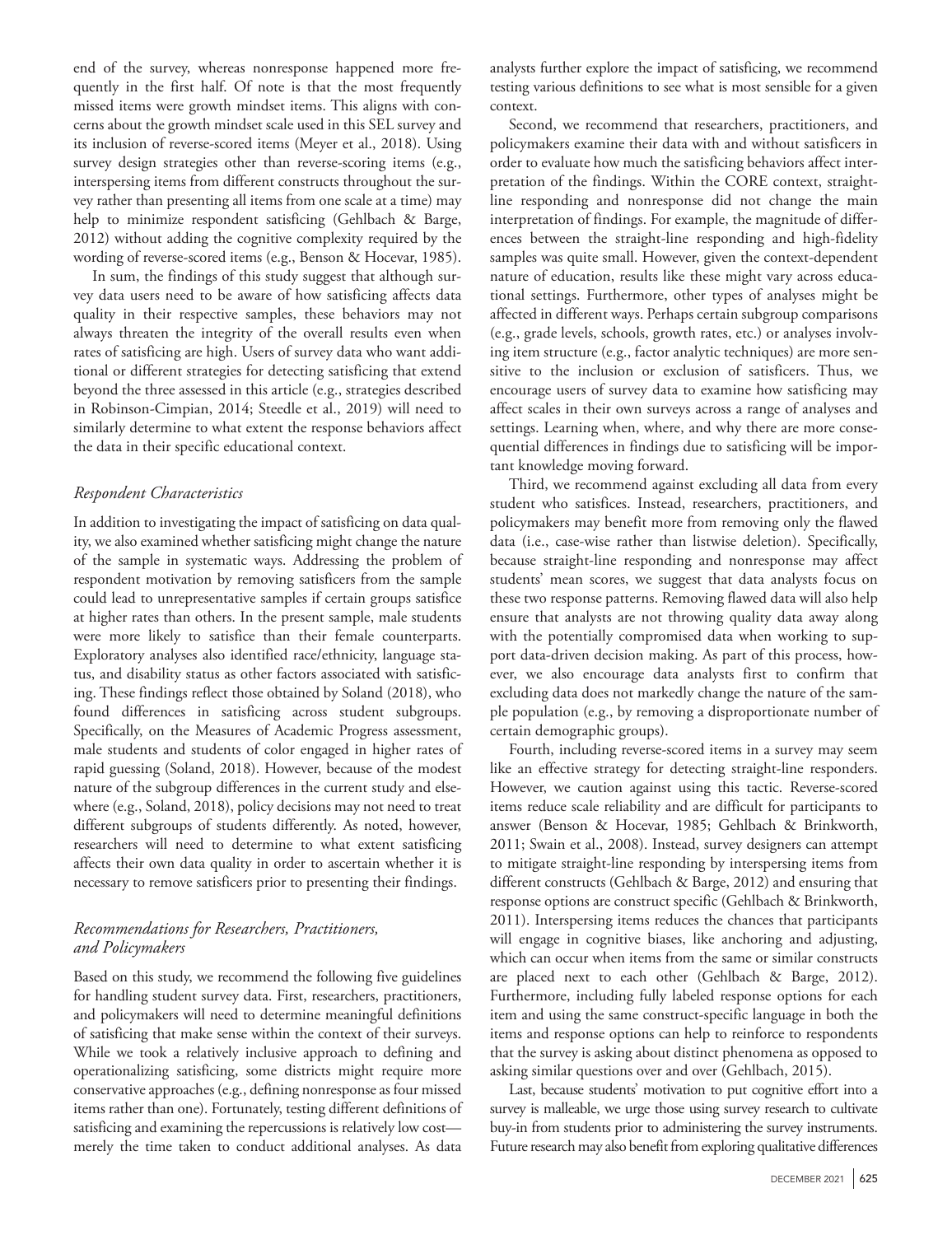in students' motivation to satisfice on surveys (e.g., through cognitive interviewing) to better understand when and where students are most likely to engage in satisficing behaviors. Using evidence-based strategies (e.g., Dillman et al., 2014) to enhance respondent motivation early in the survey process may reduce some of the satisficing behaviors utilized by students.

# Conclusion

Critiques of survey data abound. These criticisms question respondents' ability to understand their own attitudes, accurately report their attitudes, and engage in surveys with sufficient motivation. Low respondent motivation may present the most uniquely challenging threat to data interpretation given the lack of researcher control over this type of respondent behavior. However, our findings indicate that despite the prevalence of student satisficing in our sample, the impact of this practice on data quality appeared surprisingly small. Because of the contextspecific nature of education, we urge others to similarly determine the prevalence and impact of survey satisficing in their own data sets. Through a collective effort, we can learn how robust survey findings are to satisficing behaviors. To support researchers, practitioners, and policymakers pursuing this important task, we have provided an accessible foundation for defining and calculating student satisficing in large-scale data sets. We hope these strategies ultimately facilitate those individuals who are trying to help schools to make better data-driven decisions.

#### ORCID iD

Hunter Gehlbach **b**<https://orcid.org/0000-0002-2852-2666>

#### **NOTES**

This article was developed with support from the CORE-PACE Research Partnership, which is focused on producing research that informs continuous improvement in the CORE districts and policy and practice in California and beyond. We thank the PACE team as well as CORE district administrators and leaders for their willingness to share their data and insights. We also thank Collin Hitt, Joseph Robinson-Cimpian, Scott Barge, Nan Mu, Katherine Cornwall, Claire Chuter, Joe Witte, and Hans Fricke for reviewing and providing thoughtful feedback on earlier versions of this article.

<sup>1</sup>We used 99% confidence intervals to evaluate our tests as a means to account for our five total hypotheses (i.e., the four distinct statistical tests for Hypothesis 3b and Hypothesis 4). This corresponds to a critical *p* value of .01.

2 We pursued the exploratory nonresponse analyses during the revision process. Due to the evolving data agreements between PACE and the CORE Districts, the sample size changed slightly during this second round of analyses. The exploratory sample size used for the follow-up analyses included 409,928 students.

 $\rm ^3$ The high-fidelity sample in the previous section excluded straightline responders. In this section, "high-fidelity" refers to students without missing data.

#### **REFERENCES**

- Barge, S., & Gehlbach, H. (2012). Using the theory of satisficing to evaluate the quality of survey data. *Research in Higher Education*, *53*(2), 182–200.<https://doi.org/10.1007/s11162-011-9251-2>
- 
- Benson, J., & Hocevar, D. (1985). The impact of item phrasing on the validity of attitudes scales for elementary school children. *Journal of Educational Measurement*, *22*(3), 231–240. [https://doi.](https://doi.org/10.1111/j.1745-3984.1985.tb01061.x) [org/10.1111/j.1745-3984.1985.tb01061.x](https://doi.org/10.1111/j.1745-3984.1985.tb01061.x)
- Bishop, G. F., Oldendick, R. W., Tuchfarber, A. J., & Bennett, S. E. (1980). Pseudo-opinions on public affairs. *Public Opinion Quarterly*, *44*(2), 198–209.<https://doi.org/10.1086/268584>
- Cohen, J. (1988). *Statistical power analysis for the behavioral sciences* (2nd ed.). Lawrence Erlbaum.
- Dillman, D. A., Smyth, J. D., & Christian, L. M. (2014). *Internet, phone, mail, and mixed-mode surveys: The tailored design method* (4th ed.). Wiley.
- Dweck, C. S., & Master, A. (2009). Self-theories and motivation: Student's beliefs about intelligence. In K. R. Wentzel & A. Wigfield (Eds.), *Handbook of motivation at school* (pp. 123–140). Routledge.
- Feldt, L. S. (1969). A test of the hypothesis that Cronbach's alpha or Kuder-Richardson coefficient twenty is the same for two tests. *Psychometrika*, *34*, 363–373. [https://doi.org/10.1007/](https://doi.org/10.1007/BF02289364) [BF02289364](https://doi.org/10.1007/BF02289364)
- Funder, D. C., & Ozer, D. J. (2019). Evaluating effect size in psychological research: Sense and nonsense. *Advances in Methods and Practices in Psychological Science*, *2*(2), 156–168. [https://doi.](https://doi.org/10.1177/2515245919847202) [org/10.1177/2515245919847202](https://doi.org/10.1177/2515245919847202)
- Gehlbach, H. (2015). Seven survey sins. *Journal of Early Adolescence*, *35*(5–6), 883–897.<https://doi.org/10.1177/0272431615578276>
- Gehlbach, H., & Artino, A. R. (2018). The survey checklist (manifesto). *Academic Medicine: Journal of the Association of American Medical Colleges*, *93*(3), 360–366. [https://doi.org/10.1097/](https://doi.org/10.1097/ACM.0000000000002083) [ACM.0000000000002083](https://doi.org/10.1097/ACM.0000000000002083)
- Gehlbach, H., & Barge, S. (2012). Anchoring and adjusting in questionnaire responses. *Basic and Applied Social Psychology*, *34*(5), 417–433.<https://doi.org/10.1080/01973533.2012.711691>
- Gehlbach, H., & Brinkworth, M. E. (2011). Measure twice, cut down error: A process for enhancing the validity of survey scales. *Review of General Psychology*, *15*(4), 380–387. [https://doi.org/10.1037/](https://doi.org/10.1037/a0025704) [a0025704](https://doi.org/10.1037/a0025704)
- Gehlbach, H., & Robinson, C. D. (2018). Mitigating illusory results through preregistration in education. *Journal of Research on Educational Effectiveness*, *11*(2), 296–315. [https://doi.org/10.108](https://doi.org/10.1080/19345747.2017.1387950) [0/19345747.2017.1387950](https://doi.org/10.1080/19345747.2017.1387950)
- Gilbert, D. T. (2006). *Stumbling on happiness* (1st ed.). Alfred A. Knopf.
- Hitt, C., Trivitt, J., & Cheng, A. (2016). When you say nothing at all: The predictive power of student effort on surveys. *Economics of Education Review*, *52*, 105–119. [https://doi.org/10.1016/j](https://doi.org/10.1016/j.econedurev.2016.02.001) [.econedurev.2016.02.001](https://doi.org/10.1016/j.econedurev.2016.02.001)
- Kraft, M. A. (2020). Interpreting effect sizes of education interventions. *Educational Researcher*, *49*(4), 241–253. [https://doi](https://doi.org/10.3102/0013189X20912798) [.org/10.3102/0013189X20912798](https://doi.org/10.3102/0013189X20912798)
- Krosnick, J. A. (1991). Response strategies for coping with the cognitive demands of attitude measures in surveys. *Applied Cognitive Psychology*, *5*(3), 213–236.<https://doi.org/10.1002/acp.2350050305>
- Krosnick, J. A. (1999). Survey research. *Annual Review of Psychology*, *50*, 537–567. <https://doi.org/10.1146/annurev.psych.50.1.537>
- Marsh, J. A., McKibben, S., Hough, H. J., Allbright, T. N., Matewos, A. M., & Siqueira, C. (2018). *Enacting social-emotional learning: Practices and supports employed in CORE districts and schools*. Policy Analysis for California Education (PACE).
- Meyer, R., Wang, C., & Rice, A. (2018). *Measuring students' social-emotional learning among California's CORE districts: An IRT Modelling Approach*. Policy Analysis for California Education (PACE). [http://](http://www.edpolicyinca.org/publications/sel-measurement) [www.edpolicyinca.org/publications/sel-measurement](http://www.edpolicyinca.org/publications/sel-measurement)